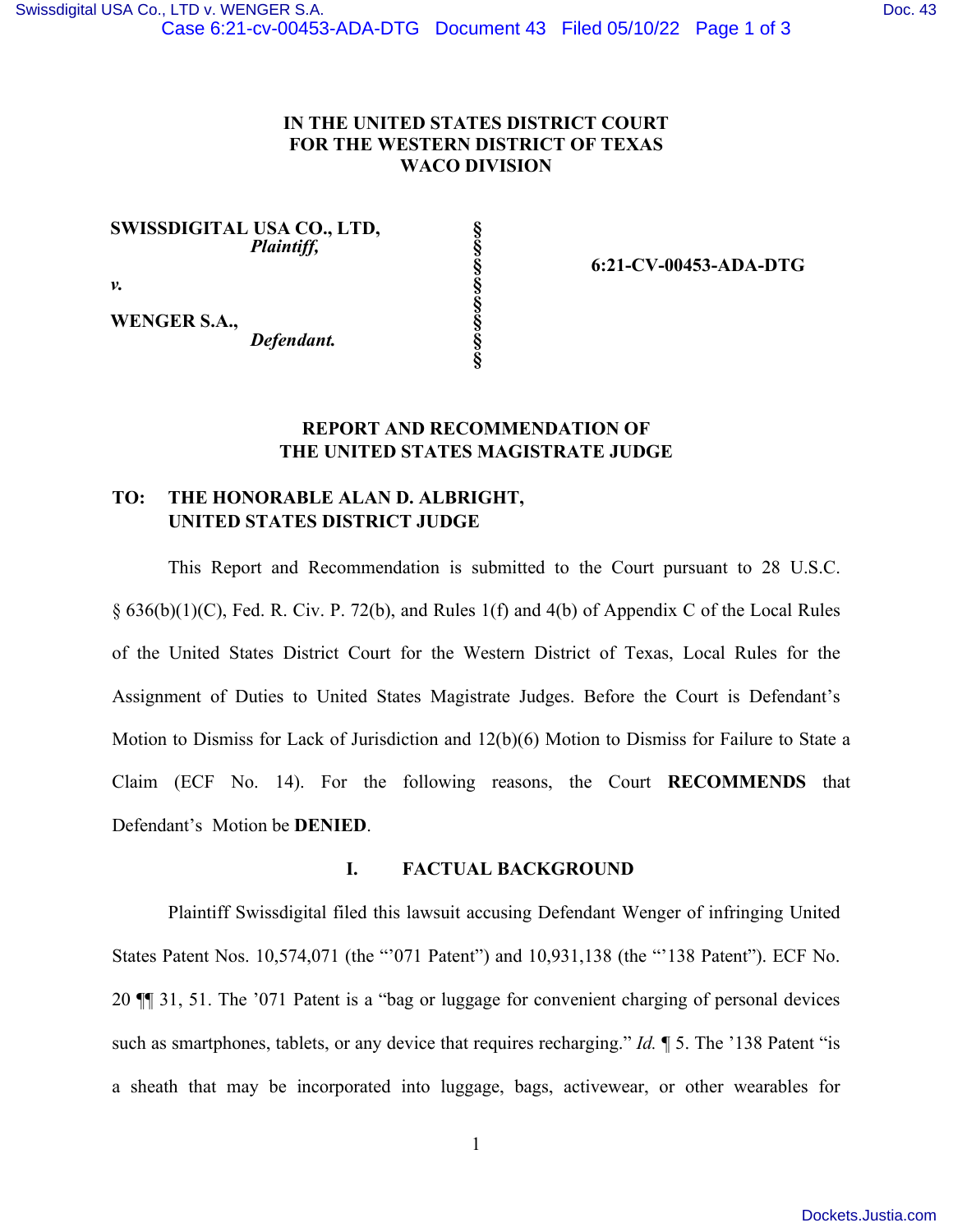### Case 6:21-cv-00453-ADA-DTG Document 43 Filed 05/10/22 Page 2 of 3

convenient charging of personal devices such as smartphones, tablets or any device that requires recharging." *Id.* ¶ 6.

Defendant filed a motion to dismiss for failure to state a claim under 12(b)(6) and for lack of jurisdiction under 12(b)(2). ECF No. 14. Afterwards, Plaintiff filed a First Amended Complaint. ECF No. 20. Defendant filed an Answer to Plaintiff's First Amended Complaint. ECF No. 23.

#### **II. DISCUSSION**

Plaintiff's amended complaint renders the original complaint of no legal effect because the amended complaint does not refer to, adopt, or incorporate by reference the original complaint. *See King v.* Dogan, 31 F.3d 344, 346 (5th Cir. 1994). Generally, an amended complaint renders pending motions moot. *See Cedillo v. Standard Oil Co. of Tex.*, 261 F.2d 443 (5th Cir. 1958) (finding that the district court erred in granting an abandoned motion to dismiss). Defendant admits that the amended complaint mooted its motion to dismiss. ECF No. 27 at 3 ("SwissDigital filed a First Amended Complaint…mooting the First Motion to Dismiss…"). Defendant did not file a second motion to dismiss in response to Plaintiff's first amended complaint, and instead filed an Answer. ECF No. 23.

Accordingly, the Court recommends that the motion to dismiss (ECF No. 14) be denied as moot.

### **III. RECOMMENDATION**

For the above reasons, it is the RECOMMENDATION of the United States Magistrate Judge to the United States District Judge that Defendant's Motion to Dismiss (ECF No. 14) be DENIED as moot.